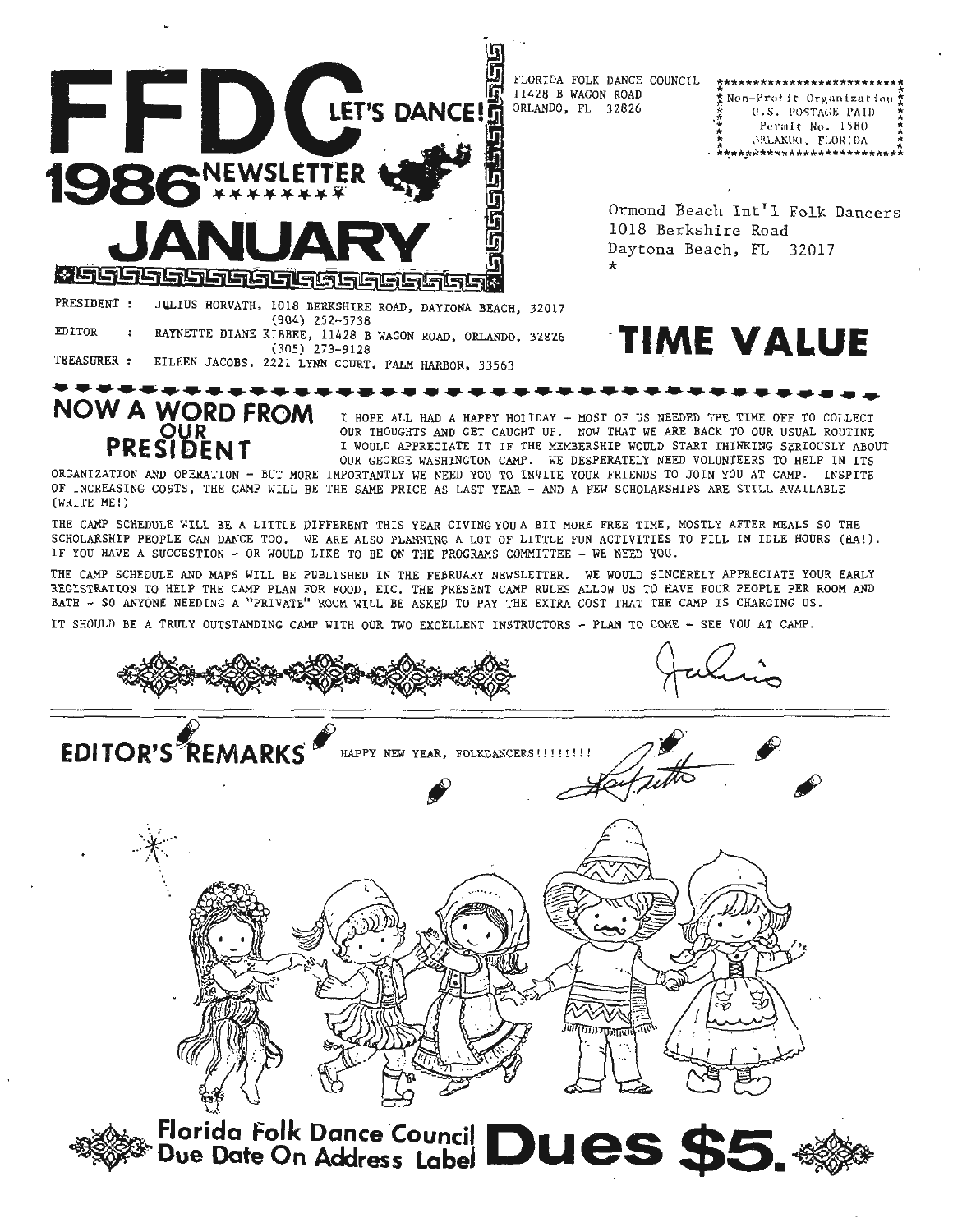## POLISH WORKSHOP IN ORMOND BEACH -- A REPORT

ZOFIA WOSZCZAK CONDUCTED AN UNUSUAL WORKSHOP IN TRAD-ITIONAL POLISH DANCES IN ORMOND BEACH ON THE WEEKEND OF DECEMBER 13-15. HER SPARKLING PERSONALITY AND CHARM QUICKLY WON THE HEARTS OF THOSE ATTENDING. IT WAS TRULY A GREAT WEEKEND. \*\*\*\* UNFORTUNATELY THE WORKSHOP HAD ITS PROBLEMS WITH FACILITIES AND THE FACT THAT MANY FFDC MEMBERS DID NOT KNOW ABOUT IT IN TIME TO ATTEND. THOSE RECEIVING THEIR MAIL THROUGH THE JACKSONVILLE REGIONAL MAIL CENTER, INCLUDING ORMOND, DAYTONA, JACKSONVILLE, ETC. DID NOT GET THEIR DECEMBER NEWSLETTER UNTIL DECEMBER 23. \*\*\*\* THE WORKSHOP OFFERED THE FOLK DANCERS A UNIQUE APPROACH TO THE PRESENTATION OF THE MATERIAL. MOST FOLK DANCERS ARE USED TO LEARN-ING A PARTICULAR STEP PATTERN TO A SPECIFIC RECORD. THEY EVEN STRONGLY RESIST USING A DIFFERENT RECORDING OF THE SAME MUSIC. ZOFIA HAS ALWAYS WORKED WITH PROFESSIONAL OR SEMI-PROFESSIONAL ENSEMBLES WHERE THE CHOREOGRAPHIES MUST BE MODIFIED TO THE NUMBER OF DANCERS AND STAGE AVAILABLE FOR THE PERFORMANCE. THE PATTERNS ARE TRADITIONAL AND ONLY THE ORDER AND STAG-ING VARY. THIS SHE SHOWED US IN HER TEACHING OF THE POLONEZ WARSZAWSKI, KRAKOWIAK AND KUJAWAIAKI I OBEREK OD KECZYCY. \*\*\*\* THE SOPHISTICATED FOLK DANCER, AND ALL LEADERS IN FOLK DANCE, MUST APPRECIATE THE FACT THAT IN THE SMALL VILLAGES OF CENTRAL EUROPE, THE PEOPLE DO NOT HAVE SET CHOREOGRAPHIES. DANCERS ARE FREE TO EXPRESS THEMSELVES EXTEMPORANEOUSLY, ALWAYS, HOWEVER, WITHIN THE TRADITIONAL GUIDELINES OF THE DANCE. THE AVERAGE AMERICAN FOLK DANCER HAS BECOME SO MENTALLY LAZY, THAT HE REBELS AT THE THOUGHT OF DOING ANYTHING THAT HAS NOT BEEN PRE-DIGESTED FOR HIM. (YET, STRANGELY THAT SAME FOLK DANCER ON A BALL ROOM FLOOR CAN EASILY DO HIS OWN "THING" IN THE TANGO, CHA CHA, ETC.) \*\*\*\* ZOFIA TAUGHT US BASIC FIGURES AND, ON THE FLOOR, PUT TOGETHER BEAUTIFUL CHOREOGRAPHIES THAT WE CAN USE IN OUR OWN CLUBS OR MODIFY FOR STAGE. THE DANCES WERE GREAT AND USEFUL, AND THE MUSIC GENERALLY AVAILABLE IN MOST CLUB RECORD COLLECTIONS. IT IS NOW UP TO THE LEADERS WHO WERE THERE TO PROPERLY PRESENT THE MATERIAL TO THEIR RESPECTIVE CLUBS. \*\*\*\*I PER-SONALLY FEEL THAT THIS WORKSHOP DID MORE THAN OFFER US A FEW DANCES AND AN OPPORTUNITY FOR A GREAT SOCIAL OUT-LET: IT INTRODUCED MANY TO A NEW AND HIGHER LEVEL OF DANCE; THAT THERE IS MORE TO ETHNIC DANCE THAN BEING SHEEP LED AROUND THE FLOOR BY A FAVORITE SHEPHERD. EXTEMPORANEOUS AND INDIVIDUAL EXPRESSION IN DANCE, US-ING AGE-OLD TRADITIONAL STEPS AND MUSIC AS IT WAS, AND IN MANY PLACES, STILL IS BEING DONE IN THE SMALL VIL-LAGES GIVES THE DANCER A FANTASTIC FEELING THAT CANNOT BE OBTAINED DOING "CANNED" DANCES. OF COURSE FOR SHOWS AND PERFORMANCES ON STAGE, A SET PATTERN HAS TO BE AGREED UPON AND REHEARSED. ZOFIA, WE THANK YOU FOR OPENING THE DOOR TO A NEW WORLD OF DANCE... REMEMBERING THAT IT ONLY A DOOR THROUGH WHICH WE CAN COME AND GO ACCORDING TO OUR PLEASURE AND NEED. \*\*\*\* FOR THOSE WHO MISSED THIS OPPORTUNITY, WE ARE SORRY... AND EXTEND A SPECIAL INVITATION TO ATTEND ALL FUTURE WORK-SHOPS AND ESPECIALLY OUR GEORGE WASHINGTON WEEKEND IN CAMP OCALA. YOU WILL BE HAPPY YOU DID!!

Julius Horvath



## **BALKAN DANC'ING**

JUST A QUICK REMINDER ABOUT THE MARTIN KOENIG WORKSHOP SCHEDULED FOR FEBRUARY 1, 1986 AT THE DE SISTO SCHOOL IN HOWEY-IN-THE-HILLS. JUST \$15 FOR A FULL DAY OF DANCE WORKSHOPS, A CULTURE "CORNER", LUNCH AND GREEK DINNER AND THE PARTY!

HERE'S A ROUGH IDEA OF HOW THE DAY WILL PROGRESS:<br>10 AM - DANCE WORKSHOP

- 10 AM DANCE WORKSHOP<br>12 PM LUNCH
- 12 PM LUNCH<br>2 PM DANCE
- 2 PM DANCE WORKSHOP<br>4 PM CULTURE CORNER
- 4 PM CULTURE CORNER<br>6 PM DINNER
- DINNER
- 8 PM-???? PARTY!!!!!!

FOR MORE INFORMATION AND/OR REGISTRATION PLEASE CONTACT RAYNETTE KIBBEE, 11428 B WAGON ROAD, ORLANDO, FL 32826 305-273-9128

| <b>NAME</b>    |                                                      |
|----------------|------------------------------------------------------|
| <b>ADDRESS</b> |                                                      |
|                | ZIP                                                  |
| TELEPHONE      |                                                      |
|                | I/WE ARE PLANNING TO SPEND THE DAY FOLK DANCING WITH |

| I/WE ARE PLANNING TO SPEND THE DAY FOLK DANCING WITH<br>MARTION KOENIG. PLEASE RESERVE _______PLACE(S). I/WE HAVE |  |
|-------------------------------------------------------------------------------------------------------------------|--|
| PER PERSON).                                                                                                      |  |

DANCE CLUB

SLEEPING BAG SPACE(S) NEEDED:

PLEASE MAKE CHECKS PAYABLE TO: ORLANDO INTERNATIONAL FOLK

┳

THE ORLANDO INTERNATIONAL FOLK DANCERS WOULD LIKE TO REPEAT THE INVITATION MADE BY THE ARTS COUNCIL OF GREATER.ORLANDO AND EXTENDED TO THE FLORIDA FOLK DANCE COUNCIL TO PARTICIPATE IN ORLANDO'S ARTSFEST '86 . WE HAVE BEEN ASKED TO PERFORM SATURDAY EVENING, APRIL 12, 1986 FROM 7-8:30 PM. THERE IS ALSO *A* NEED FOR INDIVIDUAL DANCE SEGMENTS FOR DIFFERENT STREET SHOWS DURING THE DAY ON SATURDAY AND SUNDAY. WE ARE ANXIOUS TO HAVE AS MANY REPRESENTATIVES OF THE FFDC PARTICIPATING AS POSSIBLE. COUNTRIES WILL BE ASSIGNED ON A FIRST-COME, FIRST-SERVED BASIS, SO GET YOUR REQUESTS IN EARLY. NO GROUP WILL BE GIVEN MORE THAN TWO SEGMENTS ON THE SATURDAY NIGHT SHOW. PLEASE DIRECT YOUR REQUESTS AND QUESTIONS TO: PHYLLIS KELLEY, 305-322-9100, SU BOER, 305-843-9154 OR JIM WARNER, ANATOOS TO HAVE AS MANY REPRESENTATIVES OF THE FFDC<br>PARTICIPATING AS POSSIBLE. COUNTRIES WILL BE ASSIGNED<br>ON A FIRST-COME, FIRST-SERVED BASIS, SO GET YOUR<br>REQUESTS IN EARLY. NO GROUP WILL BE GIVEN MORE THAN<br>TWO SEGMENTS ON THE ORLANDO INTERNATIONAL FOLK DANCE CLUB



IS PROUD TO ANNOUNCE THE

SUMMER DANCE IN YUGOSLAVIA '86

JULY 25 - AUGUST 12

THIS YEAR'S EXCITING TRIP INCLUDES THE DANCE WORKSHOPS IN SERBIA (LEAD BY TRAJCE SIMEONOWSKI), SIGHTSEEING, A FULL DAY IN DUBROVNIK AND THE KOPRIVSHTITSA FESTIVAL IN BULGARIA (A 'MUST-BE-EXPERIENCED-TO-BE-BELIEVED' EVENT THAT TAKES PLACE ONLY ONCE EVERY FIVE YEARS).

IF YOU WANT TO JOIN US OR JUST WANT MORE INFORMATION CALL OR WRITE: RAYNETTE KIBBEE, 11428 B WAGON ROAD, ORLANDO, FL 32826, 305-273-9128.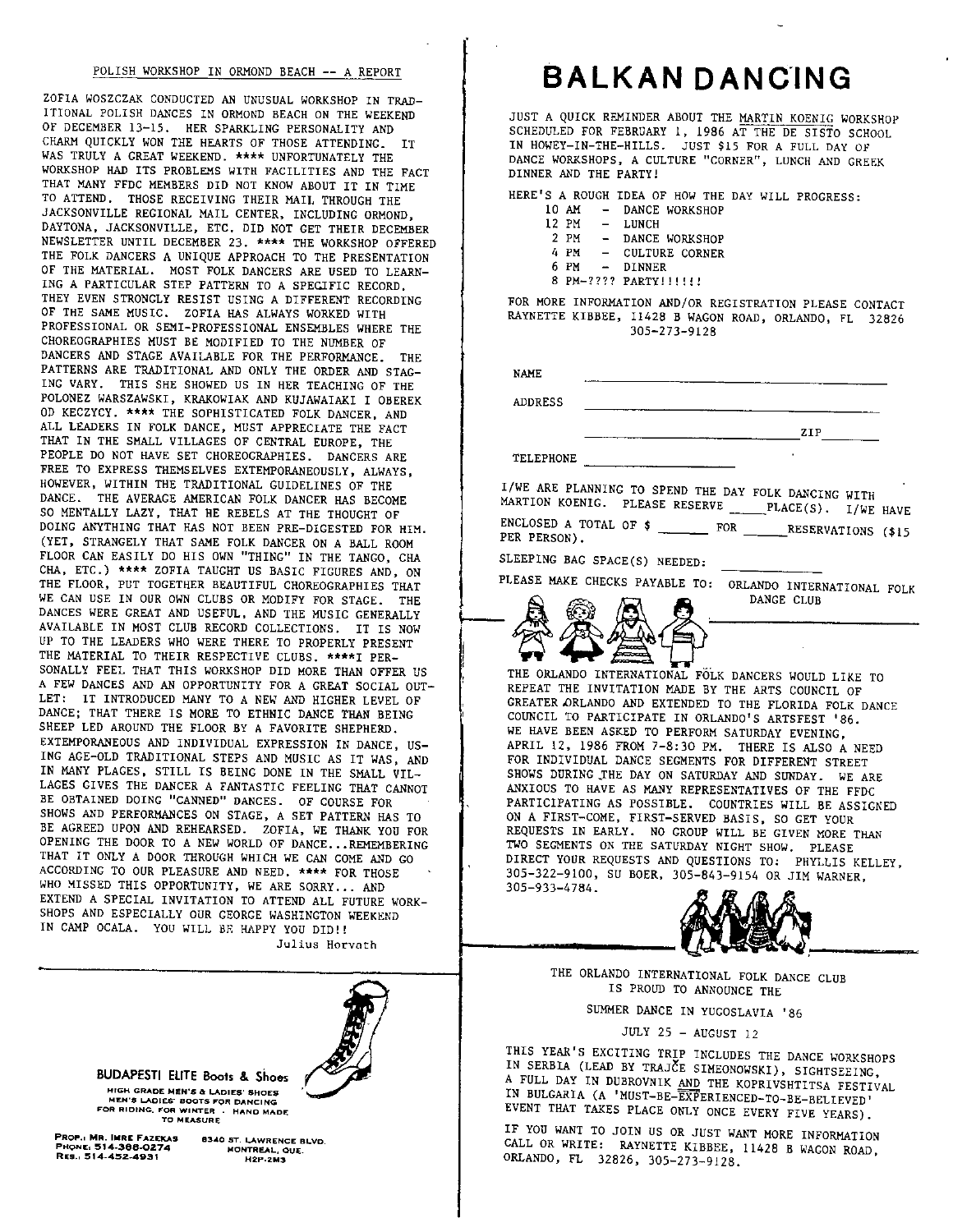## ORMOND ODDS AND ENDS



THE ORMOND BEACH INTERNATIONAL FOLK DANCERS HAD AN OUTSTANDING POT LUCK SUPPER AND CHRISTMAS PARTY WITH OVER 50 MEMBERS AND GUESTS. ZOFIA WOSZCZAK AND GEORGE AND ONIE SENYK HELPING WITH THE TEACHING CHORES -EVERYONE HAD A GREAT TIME!\*\*\*\*WE THANK ALL WHO ATTENDED OUR POLISH WORKSHOP. INSPITE OF THE FEW PROB-

LEMS, I HOPE ALL HAD AS MUCH FUN AS WE DID - (WORKS-SHOP WRITE-UP ELSEWHERE IN THIS NEWSLETTER.)\*\*\*\*WE ARE PLANNING A FANTASTIC NEW YEAR'S EVE PARTY STARTING AT 8 PM AT KEN AND BOB'S HOUSE IN ORMOND. (CALL US FOR DIRECTIONS.) WE WILL HAVE FINGER FOODS AND, OF COURSE, DANCING. A CORDIAL INVITATION IS EXTENDED TO OUR OLD FRIENDS AND THE NEW FRIENDS WE HOPE TO MEET THERE. JOIN US! \*\*\*\* WE HOPE YOU WILL JOIN US IN DAYTONA BEACH AT THE COMMUNITY COLLEGE EACH SATURDAY AT 2 PM FOR THE ADVANCED FOLK DANCE COURSE. A LOT OF GREAT MATERIAL LIKE THE CZECH BESEDA, ETC. WILL BE PRE-SENTED - AND THE COLLEGE CREDIT IS TRANSFERABLE. \*\*\*\* SEE YOU IN CAMP OCALA IN FEBRUARY!!!!!

OBIFD





\*\*\*\*ADVANCED FOLK DANCE COURSE IN DAYTONA BEACH \*\*\*\*\*\*

THE DAYTONA BEACH COMMUNITY COLLEGE WILL OFFER A CREDIT COURSE IN ADVANCED LEVEL INTERNATIONAL FOLK DANCE, DAA 1341, EVERY SATURDAY AFTERNOON FROM 2-4 PM, STARTING JANUARY 11, AT THE DAYTONA BEACH CAMPUS. EACH CLASS WILL FEATURE A DIFFERENT COUNTRY AND WILL BE TAUGHT BY AN EXPERT IN THE DANCE OF THAT COUNTRY. CREDIT EARNED BY COMPLETION OF THE COURSE IS TRANSFER-ABLE TO ANY STATE INSTITUTION. REGISTRATION CAN BE MADE IN ADVANCE THROUGH THE COLLEGE OFFICE OR AT THE FIRST CLASS, JANUARY 11. PERMISSION CAN BE OBTAINED FROM THE INSTRUCTOR FOR THOSE WISHING TO ATTEND ONE PARTICULAR CLASS. CLASSES WILL RUN THROUGH APRIL 20 WITH ONLY THE CLASS OF FEBRUARY 15 BEING CANCELLED SO ALL MAY ATTEND THE GEORGE WASHINGTON WEEKEND CAMP. FOR ADDITIONAL INFORMATION YOU CAN CALL THE COLLEGE REGISTRAR AT 904-254-3010 .OR JULIUS AT 904-252-5738.

WE CLOSED OUT OUR MONSE MUSINGS FALL PERFORMANCE SCHEDULE WITH AND INTERNATIONAL SHOW AT HARRY P. LEU GARDENS' CHRISTMAS FESTIVAL ON DECEMBER 8. FRANK CROSS RECEIVED ALOT OF ATTENTION IN HIS NEW ENGLISH OUTFIT (COMPLETE WITH CAPE) WHICH HE BOUGHT IN ST. AUGUSTINE. \*\*\*\*WE HAD A BIG CHRISTMAS PARTY AT WEDNESDAY NIGHT DANCING ON DECEMBER 18 AND ANOTHER SMALLER PARTY AGAIN DECEMBER 25. IT WAS A SPECIAL TREAT TO WELCOME SOME OF THE MEMBERS OF FRULA, A YUGOSLAVIAN FOLK DANCE TROUP PERFORMING OUT AT EPCOT, TO EACH OF THOSE PARTIES. (DEJAN SIMEONOWSKI, THE ASSISTANT DIRECTOR OF FRULA, IS HELPING US PLAN OUR TRIP TO YUGOSLAVIA IN '86 - SEE THE WRITE-UP ELSEWHERE IN THIS NEWSLETTER.) \*\*\*\* WE LOOK FORWARD TO SOME BUSY DANCING MONTHS BETWEEN JANUARY AND APRIL WITH WORKSHOPS, CLASSES AND ARTSFEST. \*\*\*\*WE WISH EVERYONE THE HAPPIEST OF NEW YEARS!!!!!







RVtM.'JIA."l